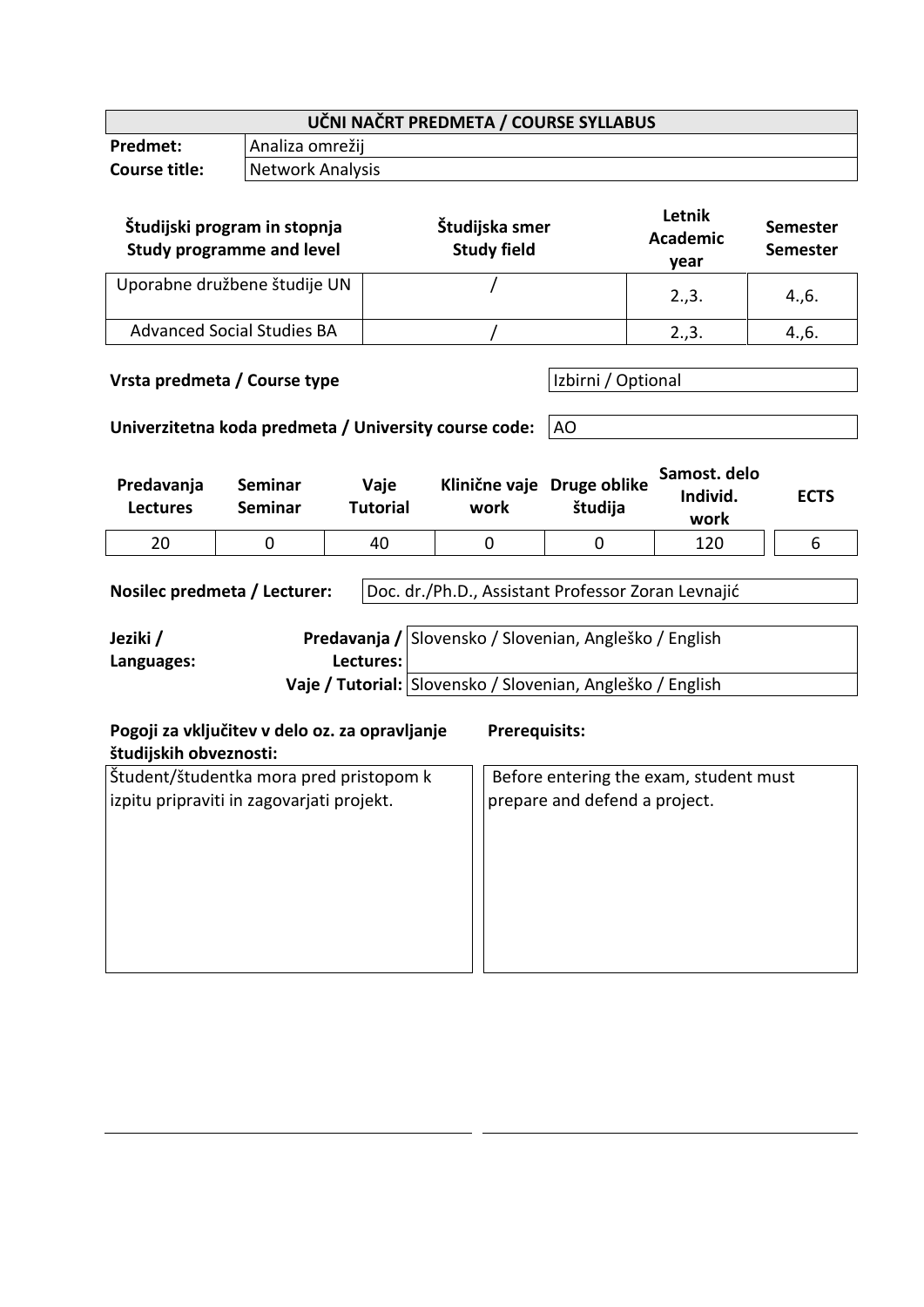- 1. UVOD:
	- namen in vsebina predmeta,
	- načini ocenjevanja,
	- študijska literatura.
- 2. UVOD V ANALIZO OMREŽIJ:
	- definicija analize omrežij,
	- pomen analize omrežij v družbenih vedah,
	- paradigma strukturalne analize,
	- družbeni odnosi in omrežja,
	- kategorizacija omrežij (socialna, informacijska, tehnološka in biološka omrežja).
- 3. OSNOVNI POJMI:
	- sociometrija in sociogram
	- definicija omrežja (graf, relacija, točka/vozlišče, povezava, omrežje)
- 4. SPOZNAVANJE OMREŽIJ:
	- egocentrična in popolna omrežja
	- omrežni podatki
	- zbiranje omrežnih podatkov
- 5. LASTNOSTI OMREŽJA:
	- glavne značilnosti omrežja
	- tipi omrežij (neusmerjeno, usmerjeno, splošno, dvovrstno omrežje)
	- mere središčnosti in pomembnosti
- 6. LASTNOSTI IN RELACIJE:
	- razbitje enot
	- skrčenje omrežja (lokalni, globalni, kontekstualni pogled na omrežja)
- 7. SKUPINE ENOT:
	- koncept kohezivnosti
	- gostota omrežja
	- usredinjenost omrežja
	- *k-*soseščina
	- komponente omrežja
	- *k-*jedra
	- triade in klike
- 8. POSREDNIŠKE VLOGE
- 9. STRUKTURA SKUPNOSTI:
	- omrežja s skupnostmi
	- metode odkrivanja skupnosti (Louvainova metoda, VOS grozdenje)

## **Vsebina: Content (Syllabus outline):**

- 1. INTRODUCTION
	- purpose and content of the course,
	- forms of assessment,
	- main readings.
- 2. INTRODUCTION TO NETWORK ANALYSIS:
	- network analysis definition,
	- importance of network analysis in social sciences,
	- structural analysis paradigm,
	- social relations and networks,
	- network categorization (social, information, technological and biological networks).
- 3. FUNDAMENTAL CONCEPTS:
	- sociometry and sociogram
	- network definition (graph, relation, vertex, arcs/edges, network)
- 4. NETWORK INSIGHT:
	- egocentric and complete networks
	- network data
	- assembling network data
- 5. NETWORK ATTRIBUTES:
	- main characteristics of a network
	- network types (undirected, directed, general, two-mode network)
	- centrality and prestige measures
- 6. ATTRIBUTES AND RELATIONS:
	- concept of partition
	- network reduction (local, global, conextual view)
- 7. NETWORK CLUSTERS:
	- the concept of cohesion
	- network density
	- network centralization
	- *k-*neighborhood
	- components
	- *k-*cores
	- triads and cliques
- 8. BROKERAGE ROLES
- 9. COMMUNITY STRUCTURE:
	- networks with communities
	- community detection methods (Louvain method, VOS clustering)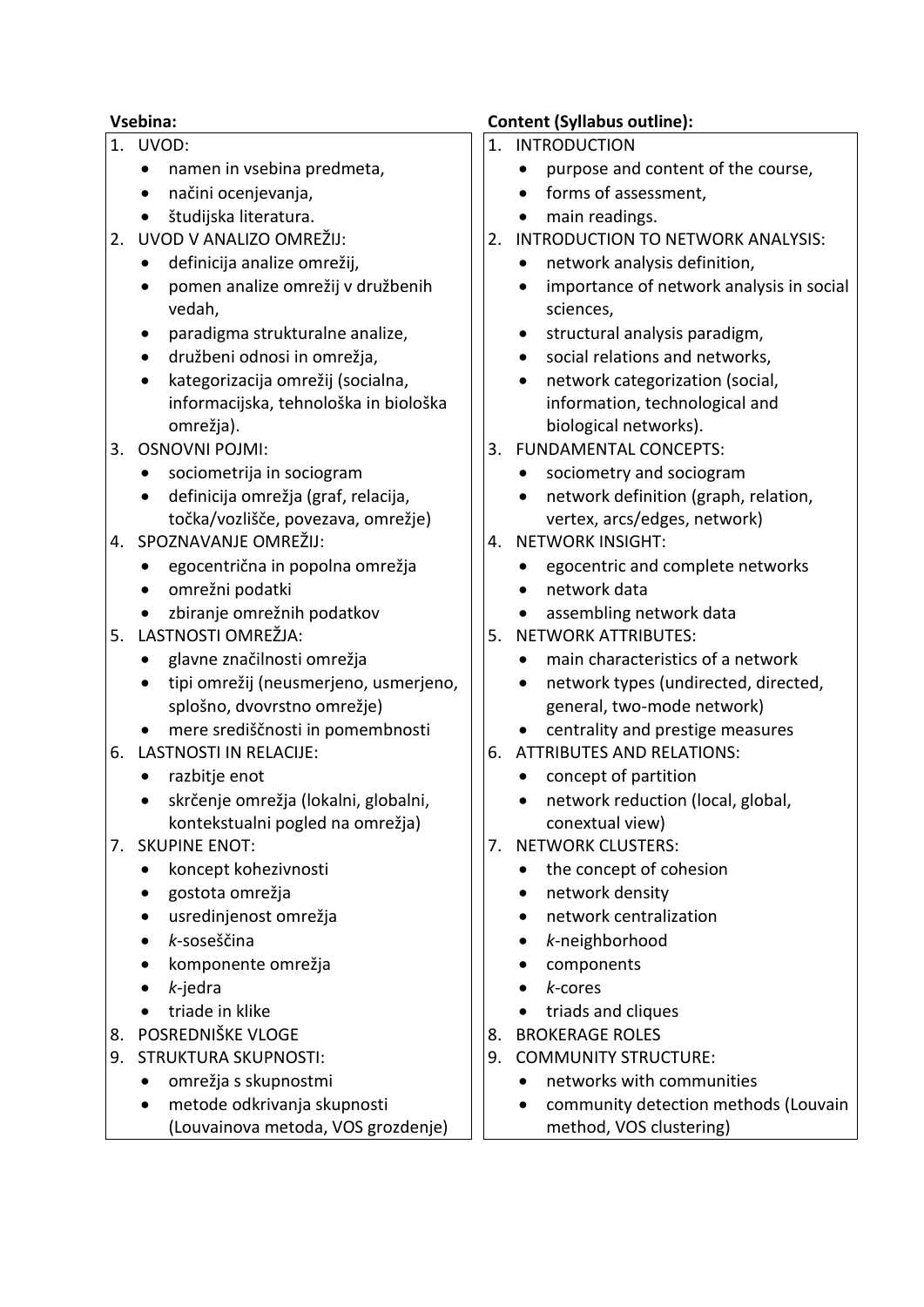| modularnost                         | modularity                       |  |  |
|-------------------------------------|----------------------------------|--|--|
| $\bullet$                           | $\bullet$                        |  |  |
| 10. PROGRAMSKA OPREMA ZA ANALIZO    | 10. NETWORK ANALYSIS SOFTWARE    |  |  |
| OMREŽIJ:                            | Pajek<br>$\bullet$               |  |  |
| Pajek                               | R                                |  |  |
| $\bullet$                           | $\bullet$                        |  |  |
| R                                   | <b>USENET</b>                    |  |  |
| $\bullet$                           | $\bullet$                        |  |  |
| <b>USENET</b>                       | Gephi<br>$\bullet$               |  |  |
| Gephi                               | GraphViz                         |  |  |
| $\bullet$                           | $\bullet$                        |  |  |
| GraphViz                            | <b>NetworkX</b>                  |  |  |
| $\bullet$                           | $\bullet$                        |  |  |
| NetworkX<br>$\bullet$               | 11. SELECTED EXAMPLES OF NETWORK |  |  |
| 11. IZBRANI PRIMERI ANALIZE OMREŽIJ | <b>ANALYSIS</b>                  |  |  |

# **Temeljni literatura in viri / Readings:**

- WASSERMAN, S. in K. FAUST (1995): *Social Network Analysis: Methods and Applications*. New York: Cambridge University Press.
- de NOOY, W., MRVAR, A. in V. BATAGELJ (2005): *Exploratory Social Network Analysis with Pajek*. New York: Cambridge University Press.
- SCOTT, J. (2000): *Social Network Analysis: A Handbook.* London, Thousand Oaks, ew Delhi: SAGE Publications.
- NEWMAN, M.E.J. (2010): *Networks: introduction*. Oxford University Press.
- Dodatna literatura s strani nosilca / additional literature proposed by lecturer.

SPLOŠNE KOMPETENCE:

- poznavanje in razumevanje družbenih procesov ter sposobnost za njihovo analizo, sintezo in predvidevanje rešitev in njihovih posledic
- seznanjenost z raziskovalnimi metodami, postopki in procesi, sposobnost zbiranja in interpretiranja podatkov ter rezultatov raziskav
- zahtevnejše obvladanje raziskovalnih metod, postopkov in procesov na področju družbenih ved
- razvoj kritične in samokritične presoje
- sposobnost fleksibilne uporabe znanja v praksi
- sposobnost uporabe in ustreznega navajanja relevantnih domačih in mednarodnih virov, uporabe elektronskih virov in kritične analize relevantne literature

### **Cilji in kompetence: Objectives and competences:**

GENERAL COMPETENCES:

- knowledge and understanding of social processes and the ability for their analysis, synthesis, foreseeing solutions and their consequences
- familiarity with research methods, procedures and processes, the capability of collecting and interpreting data and research results
- mastery of advanced research methods, procedures and processes in the field of social sciences
- development of critical and self-critical judgement
- The ability of the flexible use of knowledge in practice
- the ability to use and properly refer to relevant domestic and international sources, to use electronic sources and to provide critical analysis of the relevant literature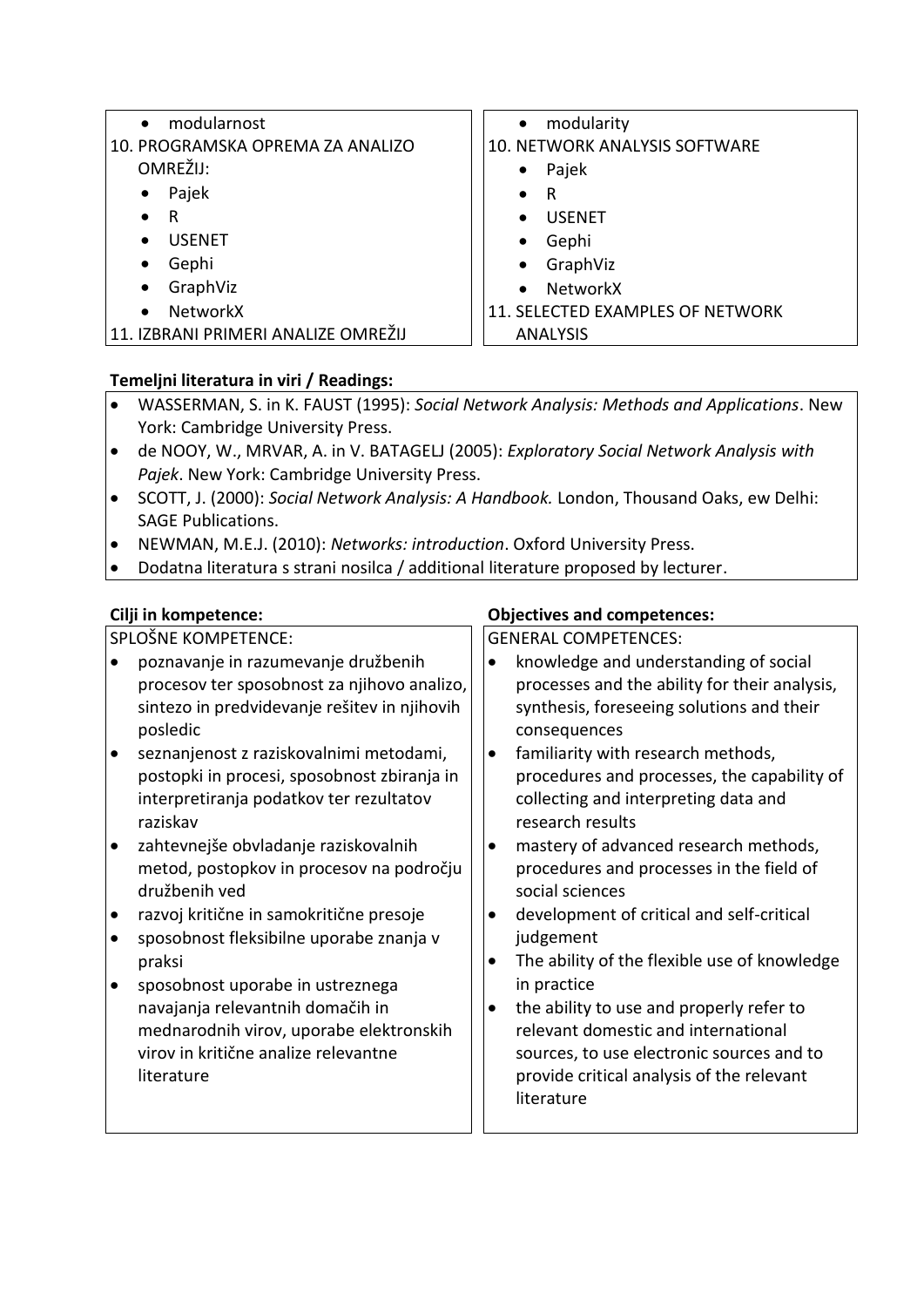|           | PREDMETNO SPECIFIČNE KOMPETENCE                                                                                                            |           | <b>COURSE SPECIFIC COMPETENCES</b>                                                                                                                                                  |
|-----------|--------------------------------------------------------------------------------------------------------------------------------------------|-----------|-------------------------------------------------------------------------------------------------------------------------------------------------------------------------------------|
|           | sposobnost za reševanje konkretnih<br>družbenih in delovnih problemov z<br>uporabo družboslovnih znanstvenih metod<br>in postopkov         | $\bullet$ | the ability to solve concrete social and<br>working problems using social scientific<br>methods and procedures<br>the ability to collect, select, evaluate and                      |
| $\bullet$ | sposobnost pridobivanja, selekcije,<br>ocenjevanja in umeščanja novih informacij<br>in zmožnost interpretacije v kontekstu<br>družboslovja | $\bullet$ | include new information and the ability to<br>interpret it in the context of social science<br>the development of skills and abilities to<br>apply knowledge in the field of social |
| $\bullet$ | razvoj veščin in spretnosti pri uporabi<br>znanja na področju družbenih ved s<br>pomočjo reševanja teoretičnih ali<br>empiričnih problemov | ٠         | sciences by solving theoretical and empirical<br>problems<br>ability to use information and<br>communications technologies and systems                                              |
| $\bullet$ | sposobnost uporabe informacijsko-<br>komunikacijske tehnologije in sistemov na<br>področju družbenih ved                                   | $\bullet$ | in the field of social sciences<br>understanding of the relations between<br>individuals, organisations and social                                                                  |
| $\bullet$ | razumevanje odnosov med posamezniki,<br>organizacijami in družbenim okoljem,<br>zmožnost za kompleksno sistemsko<br>gledanje in delovanje  |           | environment, the ability of complex systems<br>thinking and action                                                                                                                  |

#### **Predvideni študijski rezultati: Intended learning outcomes:**

#### Znanje in razumevanje: poznavanje paradigm strukturalne teorije in teorije omrežij razumevanje družbenih odnosov med akterji omrežij poznavanje pristopov k zbiranju in analiziranju omrežnih podatkov poznavanje osnovnih pojmov teorije omrežij poznavanje osnovnih značilnosti omrežij poznavanje strukturalnega pristopa k analizi omrežij poznavanje in samostojna uporaba osnovnih in naprednih metod in tehnik analize omrežij poznavanje najpomembnejših programskih orodij za analizo omrežij Knowledge and understanding: • knowledge of structural theory and network theory paradigms understanding of social relations between network actors • knowledge of network data assemblence and their analysis • knowledge of fundamental concepts in network theory • knowledge of basic network characteristics • knowledge of structural approach to network analysis • knowledge and autonomous application of basic and applied network analysis methods and techniques • knowledge of main software tools for network analysis